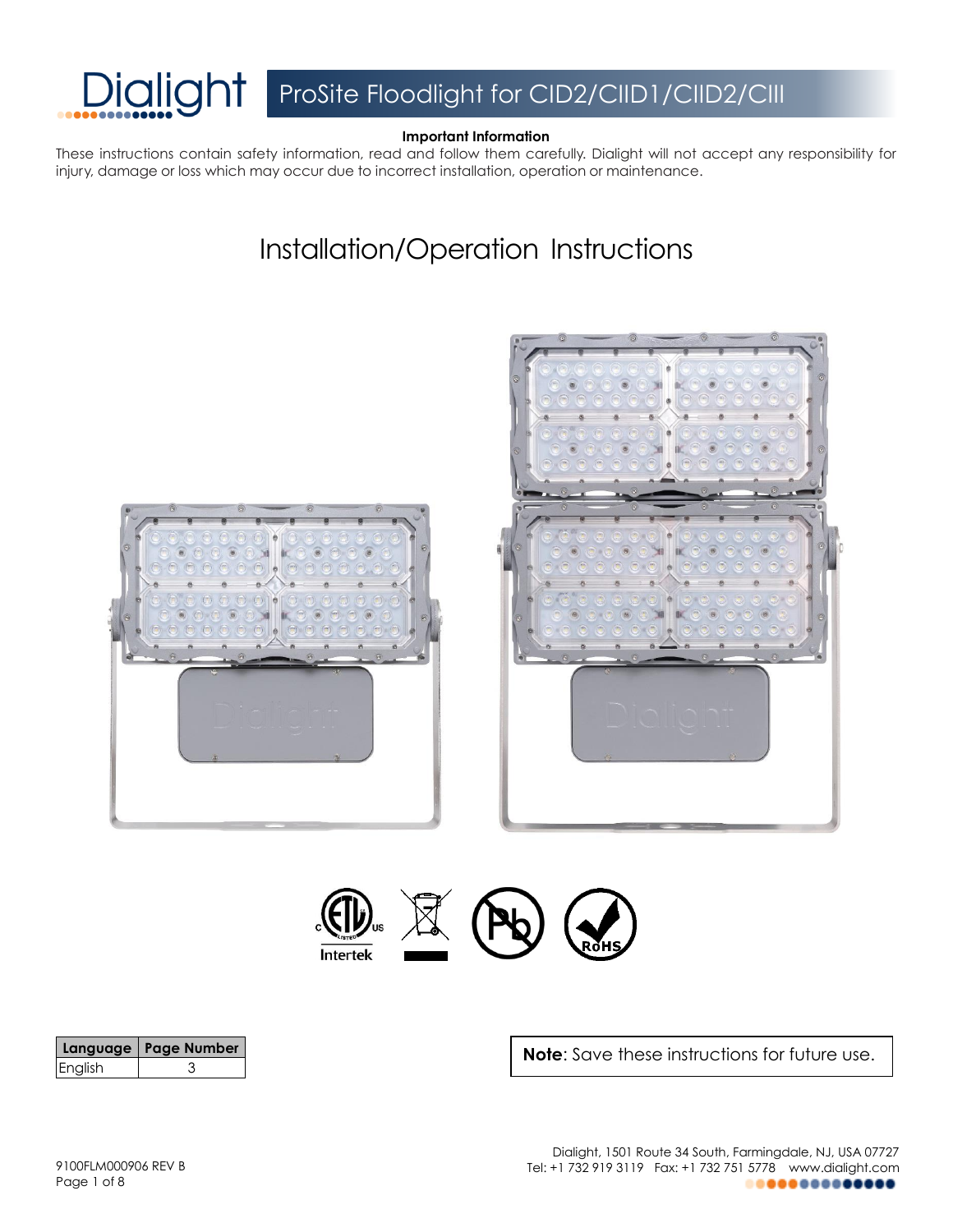#### **WARNING**: INSTALLATION & SECONDARY RETENTION.

#### The use of this product without proper installation and inspections, including secondary safety retention/securing/netting, could cause severe injury or death.

Dialight recommends that all installations should use secondary retention and/or safety netting (appropriate to the installation environment) where applicable. It is the exclusive responsibility of the contractor, installer and/or end customer to: (a) determine the suitability of the product for its intended application; and, (b) ensure that the product is installed safely (with secondary retention and/or safety netting where appropriate) and in compliance with all applicable laws and regulations. To the extent permissible under the relevant law, Dialight disclaims all responsibility for personal injury and/or other damage resulting from any dislodgement or other dislocation of this product.

#### **ADVERTENCIA**: INSTALACIÓN Y SISTEMA SECUNDARIO DE SUJECIÓN.

#### Usar este producto sin haberlo instalado e inspeccionado correctamente, lo que incluye usar sistemas secundarios de retención/sujeción/redes, podría ocasionar lesiones graves o la muerte.

Dialight recomienda que en todas las instalaciones se utilice un sistema secundario de retención o una red de seguridad (apropiados para el lugar de la instalación), según corresponda. Será responsabilidad exclusiva del contratista, el instalador o el cliente final encargarse de lo siguiente: a) determinar si el producto es apto para el uso previsto; y b) asegurarse de que el producto se instale de manera segura (usando un sistema secundario de retención o una red de seguridad, si corresponde) y de conformidad con todas las leyes y disposiciones aplicables. En la máxima medida autorizada por la legislación pertinente, Dialight no será responsable por ninguna lesión personal u otros daños que se produzcan a raíz de cualquier caída o desplazamiento de este producto.

#### **WARNUNG**: INSTALLATION UND ZWEITE ABHÄNGUNG.

#### Die Verwendung dieses Produkts ohne ordnungsgemäße Installation und Inspektionen, einschließlich einer zweiten Abhängung/eines Sicherheitsnetzes, könnte zu schweren Verletzungen oder Tod führen.

Dialight empfiehlt bei allen Installationen die Verwendung einer zweiten Abhängung und/oder eines Sicherheitsnetzes (entsprechend der Installationsumgebung). Es ist die ausschließliche Verantwortlichkeit des Vertragsnehmers, Monteurs und/oder Endkunden: (a) die Eignung des Produkts für seinen vorgesehenen Nutzungszweck zu bestimmen und (b) sicherzustellen, dass das Produkt sicher (mit ggf. zweiter Abhängung und/oder einem Sicherheitsnetz) und gemäß allen geltenden Gesetzen und Vorschriften montiert wird. Soweit gemäß dem geltenden Gesetz erlaubt, schließt Dialight jegliche Haftung für Körperverletzung und/oder andere Schäden aufgrund einer Entfernung oder anderen Positionsänderung dieses Produkts aus.

#### **AVERTISSEMENT** : INSTALLATION ET FIXATION SECONDAIRE.

L'utilisation de ce produit sans une installation et des inspections en bonne et due forme, notamment la sécurisation/ la fixation de sécurité secondaires/ l'installation d'une grille en acier tissée de sécurité, peut entraîner des blessures graves voire la mort.

Dialight recommande que toutes les installations soient pourvues d'une fixation secondaire ou d'une grille en acier tissée de sécurité (adaptées à l'environnement de l'installation) dans la mesure du possible. Il va de la responsabilité exclusive de l'entrepreneur, de l'installateur ou du client final de : (a) déterminer si le produit est adapté à son usage prévu et (b) assurer que le produit est installé de manière sûre (avec une fixation secondaire et/ou une grille en acier tissée de sécurité le cas échéant) et en conformité avec la loi et les normes en vigueur. Dans la mesure permise par la loi en vigueur, Dialight n'assumera aucune responsabilité en cas de blessure sur la personne ou autre dommage résultant du déboîtement ou de toute autre dislocation de ce produit.

#### **AVISO**: INSTALAÇÃO E RETENÇÃO SECUNDÁRIA.

#### O uso deste produto sem a instalação e inspeções adequadas, incluindo retenção/fixação secundárias e/ou redes de segurança, pode provocar ferimentos sérios ou morte.

A Dialight recomenda que todas as instalações utilizem retenção secundária e/ou redes de segurança (apropriadas ao ambiente da instalação) sempre que aplicável. É responsabilidade exclusiva da empreiteira, instaladora e/ou do cliente final: (a) determinar a adequabilidade deste produto para a aplicação pretendida; e, (b) assegurar que o produto seja instalado de maneira segura (com retenção secundária e/ou rede de segurança sempre que apropriado) e em conformidade com todas as leis e regulamentações aplicáveis. Dentro dos limites permitidos pela legislação pertinente, a Dialight se exime de toda responsabilidade por ferimentos pessoais e/ou outros danos resultantes do desalojamento ou de outro deslocamento deste produto.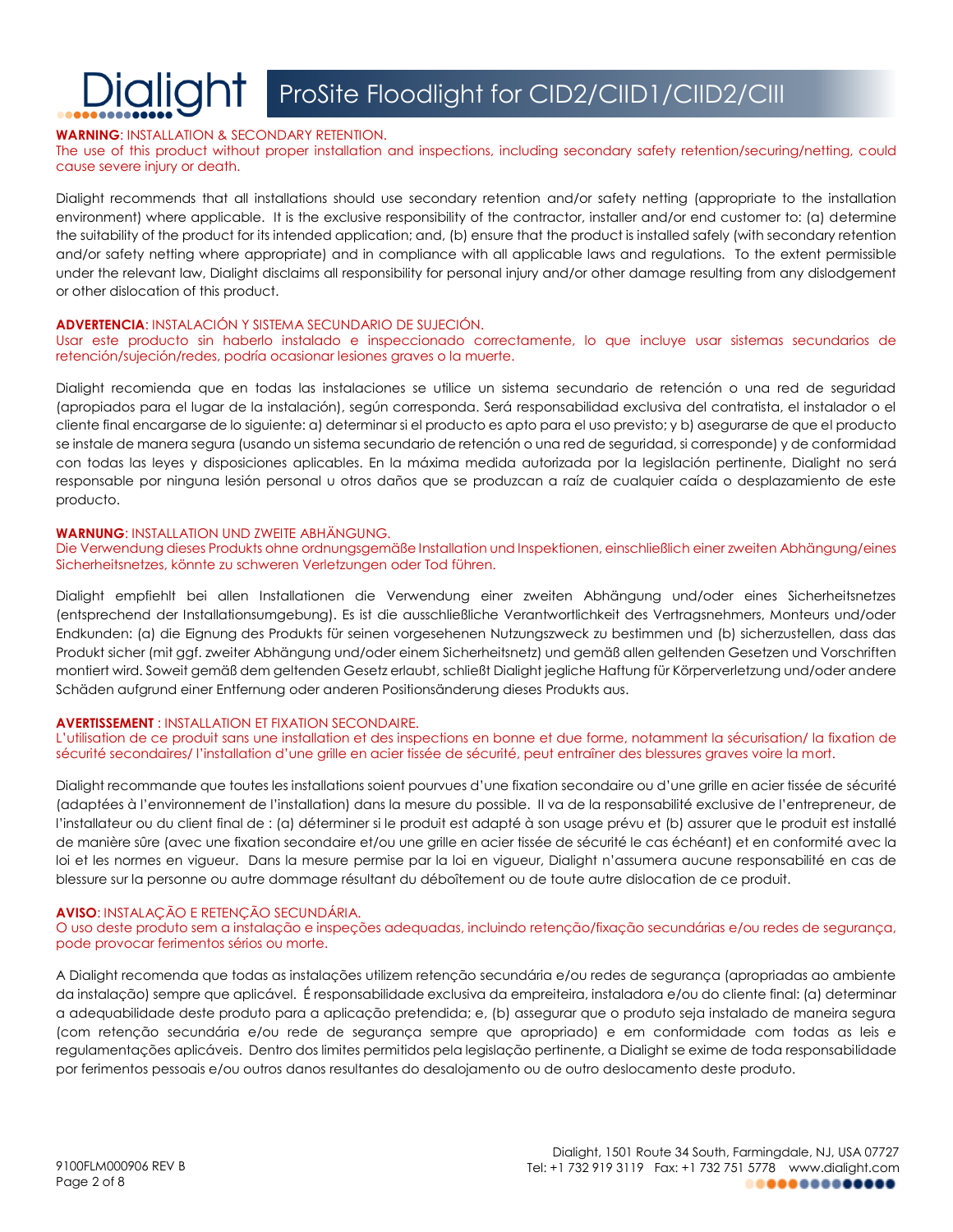#### **English**

#### **WARNING:**

To avoid the risk of fire, explosion, or electric shock, this product should be installed, inspected, and maintained by a qualified electrician in accordance with all applicable electrical rules and regulations.

#### **Safety Instruction:**

To avoid electric shock:

- Be certain electrical power is OFF before and during installation and maintenance.
- Make sure the supply voltage is the same as the rated luminaire voltage.
- The technical data indicated on the LED luminaires are to be observed.
- Changes of the design and modifications to the LED luminaire are not permitted.
- Observe the national/regional electrical safety rules and regulations during installation.
- The LEDs of this luminaire are not replaceable; when the LEDs reach their end of life, the whole luminaire shall be replaced.

**NOTE:** Watertight fittings are required to be used on this luminaire.

#### **Equipment Application**

This product can be used inside or outside to illuminate areas in an industrial location.

**WARNING:** Please ensure the application structure can handle the weight of the luminaire. Dialight is not responsible for any damages to the application structure or the luminaire when mounted improperly.

#### **Installation**

Ensure that the mains voltage supply is disconnected before connecting the luminaire. Install the equipment in accordance with the manufacturer's instructions as well as any other applicable electric codes.

Always transport and store the equipment in its original packaging and keep in a dry location. When unpacking check for any cracks or damage in the housing or lens. If in doubt, do not install.

#### F\*F\*\*\*\*\*\*\*\*\*\*\* IP-66/67 & NEMA 4X **Notice for UL 844 Models:** Outside Type (Salt Water) Suitable for Wet Locations Convient aux Emplacements Mouillés Class I, Div 2 Groups A, B, C, D Class I, Zone 2, Group IIC Class II, Div 1, Groups E, F, G Class II, Div 2, Groups F, G Zone 20, 21, 22 Class III T-Code: -40°C to +65°C (T4)

-40°C to +55°C (T4A) **Temperature Range:**

```
-40°C to +65°C [-25°F to +149°F]
```
#### **Rated Input Voltage:**

**Technical Data: Locations:**

 $F^*F^{***}(2/8)^{**}$ 120-277 VAC 50/60 Hz or 120-250 VDC F\*F\*\*\*(5/9)\*\*\*\*\*\*\* 347-480 VAC 50/60 Hz

#### **Weight:**

| 11.<br>*********      | 29.9 lbs [13.6 kg]      |
|-----------------------|-------------------------|
| <b>Impact Rating:</b> | 54.1 lbs [24.5 kg]      |
| F*F4***<br>*********  | $IK-10$<br><b>IK-08</b> |
| <b>Cable Entries:</b> | $2x 3/4 - 14 NPT$       |
| <b>Dimensions:</b>    | See Technical Diagrams  |

When assembling the cable entries for the mains connection, always observe the manufacturer's specifications for the glands used. Unused cable entries must be closed and sealed by a certified blanking plug.

**NOTE:** The addition of cable glands, dust caps, electrical plugs, or occupancy sensors may change the IP rating of this luminaire.

**WARNING:** Do not over tighten as the protection rating may be compromised. Always refer to the gland manufacturer's data for torque settings.

### **Technical Data: Power Consumption:** F1F\*\*\*(2/8)B\*\*\*\*\*\* 81 W F1F\*\*\*(2/8)C\*\*\*\*\*\* 124 W F2F\*\*\*(2/8)F\*\*\*\*\*\* 200 W F2F\*\*\*(2/8)H\*\*\*\*\*\* 234 W F1F\*\*\*(5/9)B\*\*\*\*\*\* 84 W  $F1F***(5/9)C******$ <br>F2F\*\*\*(5/9)F\*\*\*\*\*\* 128 W F2F\*\*\*(5/9)F\*\*\*\*\*\* 206 W<br>F2F\*\*\*(5/9)H\*\*\*\*\*\* 241 W F2F\*\*\*(5/9)H\*\*\*\*\*\*

#### **Mounting the Luminaire**

This product can be mounted via bracket or slip fitter. All mounting options offer 7.5 degrees of adjustment with angle indication labels present.

There are 2 bracket models, Angled and Straight. See the Technical Diagrams section for the mounting patterns.

Once mounted, the angle of the luminaire can be adjusted by loosening the M8 Hex Bolt on each side of the bracket. When loosening, do not back bolt out more than 5 full rotations.

When the desired angle has been achieved, the bolts can be tighten to lock in the angle. Torque: 15 ft-lbs [20.3 N-m]



**WARNING:** Do not loosen the Hex Nuts on the bracket.

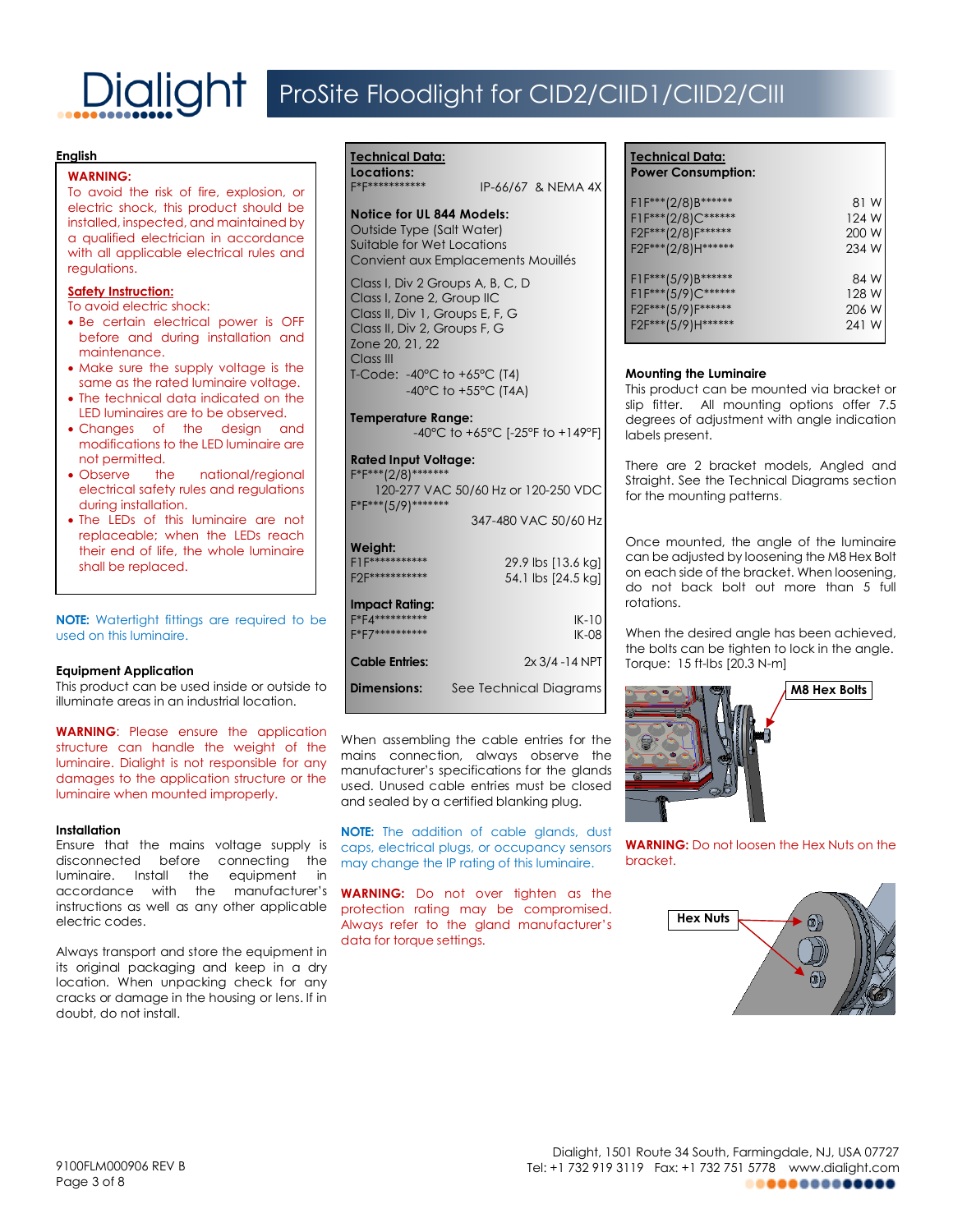

# ProSite Floodlight for CID2/CIID1/CIID2/CIII

#### **Opening/Closing the Luminaire**

This luminaire has 2 lids, a driver enclosure lid and front access lid. Both lids are retained by captive bolts and offer a combination head style for ease of entry. The front access lid is used for wiring the luminaire for bracket models while slip fitter models do not use the front access lid.

Loosen the 4x screws and remove the lid to gain access to the terminal blocks for wiring.

CIID1 models (F\*F\*\*\*\*\*\*\*\*\*\*\*) are supplied with a packet of Dow Corning Molykote 111 Compound. When the front access lid is opened, the compound is required to be applied to the gasket contact surface in an even coat. The surface is shown below.



**WARNING**: Application of the Dow Corning Molykote 111 Compound is not optional. In order to comply with the certification, it is required to be applied to the surface.

When wiring is complete, reattach the lid, and tighten screws back down. Torque: 30 in-lbs [3.4 N-m]



**NOTE**: The lid is secured to the wiring box via a lanyard; eliminating risk of dropping the lid upon removal.

oriented as shown above. The Dialight logo should be aligned with the mounting bracket.

#### **Electrical Connections**

The terminal block is suitable for multistranded or single core wires. The parameters can be found in Technical Data.

**Push Down Terminal Models: F\*F\*\*\*\*\*\*\*\*V\*\*** Push down at the 'cross point', insert wire, and release.

| <b>Conductor Range</b>                | <b>Strip Length</b> |
|---------------------------------------|---------------------|
| $0.5 - 4$ mm <sup>2</sup> [20-12 AWG] | 9 mm [0.35 in.]     |

**Screw Down Terminal Models: F\*F\*\*\*\*\*\*\*\*U\*\*** For input power terminal block, loosen terminal screw, insert wire, and tighten screw.

| <b>Conductor Range</b>              | <b>Strip Length</b> |
|-------------------------------------|---------------------|
| $0.5-6$ mm <sup>2</sup> [20-10 AWG] | 10 mm [0.39 in.]    |

For dimming & Dali lines, push down at the 'cross point', insert wire, and release.

| <b>Conductor Range</b>              | <b>Strip Length</b> |
|-------------------------------------|---------------------|
| $0.5-4$ mm <sup>2</sup> [20-12 AWG] | 9 mm [0.35 in.]     |

#### **Single Phase Connections**

The connections are marked on the terminal block or on a label and are presented in the table below.

| <b>SYMBOL</b>   | <b>COLOR</b>        | <b>CONNECTION</b> |
|-----------------|---------------------|-------------------|
| 120-277VAC      |                     |                   |
|                 | GREEN/              | EARTH/            |
|                 | YELLOW              | <b>GROUND</b>     |
| N               | <b>WHITE</b>        | NEUTRAL           |
|                 | <b>BLACK</b>        | LIVE              |
| 120-250VDC      |                     |                   |
|                 | GREEN/              | EARTH/            |
|                 | YELLOW              | <b>GROUND</b>     |
| Ν               | <b>WHITE</b>        |                   |
| L               | <b>BLACK</b>        | $+$               |
| 347-480VAC      |                     |                   |
|                 | GREEN/              | EARTH/            |
|                 | YELLOW              | <b>GROUND</b>     |
| L <sub>2</sub>  | <b>RED</b>          | LIVE <sub>2</sub> |
| L1              | <b>BLACK</b>        | LIVE 1            |
| <b>CONTROLS</b> |                     |                   |
| DIM +           | <b>VIOLET</b>       | DIMMING +         |
| DIM -           | GREY                | DIMMING -         |
| DALI            | ORANGE<br>OR YELLOW | DALI              |

#### **0-10 VDC Dimming (If Applicable)**

Dimming is controlled by means of a 0-10 VDC signal (to be provided by the installer) to control the level of dimming. At 10 volts, the output of the unit is 100%; at 0 volts, the output will shut off. The DC dimming voltage should

**NOTE**: The lid of the luminaire should be not exceed 15 VDC. Increasing the voltage from 10 VDC to 15 VDC will not result in additional light output.

> **WARNING:** Never connect the dimming wires to the Hot or Neutral supply wires.

#### **Variable Voltage Control**

An analog 0-10 V active dimmer may be connected to the two wires to control the light output of the fixture. Multiple lights may be connected to the same dimmer, as long as the maximum current rating of the dimmer is not exceeded.

See table for current sinking capabilities of the dimmer. Light output will vary approximately linearly with control voltage, with 10 V corresponding to 100% light output.





**NOTE:** Simply shorting the two wires together will cause the light to shut off.

**WARNING:** Improper installation, operation, or maintenance of this luminaire may result in the invalidation of the warranty, certificate, or declaration of conformity.

#### **DALI Control (If Applicable)**

DALI is used to control/schedule and group the luminaire. A DALI controller is to be provided by the installer. The luminaire will not provide a bus signal. A Bus power supply should be used to provide a Bus signal according to the DALI standard.

**WARNING:** Never connect the DALI wires to the Hot/Live or Neutral supply wires.

**WARNING:** Do not connect the DALI wires to the dimming wires.

For luminaires containing one power supply [F1F\*\*\*\*\*\*\*\*\*\* & F2F\*\*\*\*(F/H)\*\*\*\*\*\*], only one DALI address will be assigned by the DALI controller.

For luminaires containing two power supplies [F2F\*\*\*\*(L/N)\*\*\*\*\*\*], two DALI addresses will be assigned by the DALI controller.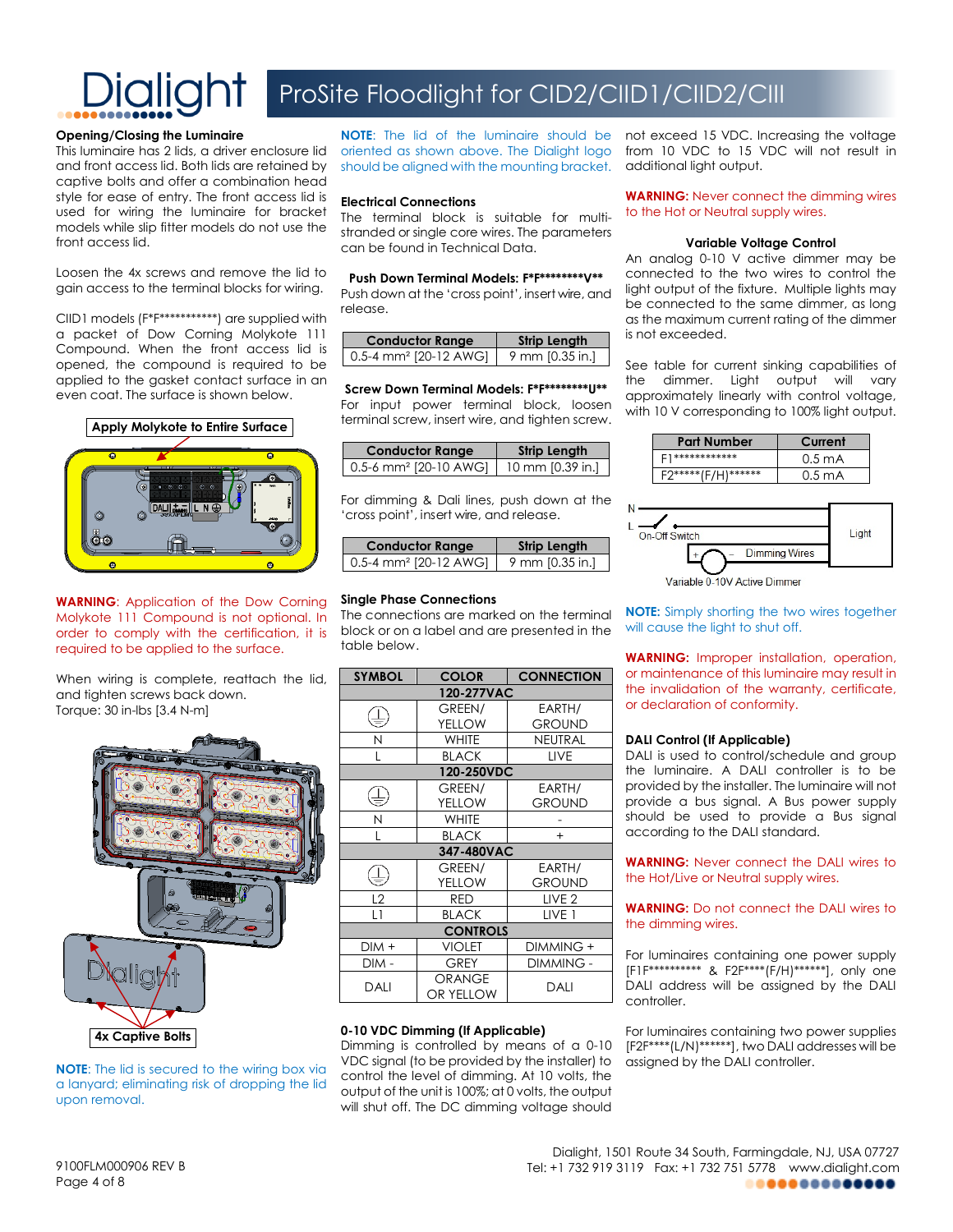

**NOTE: T**he DALI circuit in two power supply luminaires are already internally wired as a daisy chain to allow for commissioning and discovery. The Bus wire needs to be connected to the DALI terminal block positions in the wiring compartment.



**NOTE:** Make sure luminaires containing two power supplies are grouped and scheduled together for the luminaire to function in the correct manner.

**WARNING:** Improper installation, operation, or maintenance of this luminaire may result in the invalidation of the warranty, certificate, or declaration of conformity.

#### **Maintenance / Inspection**

This LED luminaire should require a minimum amount of maintenance. If any unforeseen repairs are required, please contact Dialight or its authorized representative.

Within the scope of maintenance or inspection routine the following should be included:

- Protective hoses should be covering the connection cables.
- Cable entries must be free of corrosion.
- The lens should be cleaned periodically as needed to ensure continued photometric performance. Clean the lens with a damp, non-abrasive, lint free cloth. If not sufficient, use mild soap or a liquid cleaner.
- Inspect the luminaire to ensure that it is free of any obstructions or contamination (i.e. excessive dust build up). Clean with a nonabrasive cloth if needed.
- Perform visual mechanical and electrical inspections on a regular basis. We recommend routine checks to be made on a yearly basis. Frequency of use and environment should determine this.

It is recommended to follow an Electrical Preventive Maintenance Program as described in NFPA 70B: Recommended Practice for Electrical Equipment.

#### **Repairs / Overhaul / Modification**

The equipment must be operated according to the intended purpose in a perfect and undamaged condition.

**NOTE:** Should the luminaire enclosure be damaged, only a full luminaire replacement will be permitted. In case of doubt, the equipment should be returned to Dialight for inspection/repair.

#### **Disposal & Recycling**

When the apparatus is disposed of, the respective national regulations on waste disposal should be observed.

#### **Secondary Retention Cable**

| <b>Part Number</b> | <b>Description</b>          |
|--------------------|-----------------------------|
| H6XCAB60           | Secondary Retention         |
|                    | Cable, Stainless Steel, 60" |
| H6XCAB72           | Secondary Retention         |
|                    | Cable, Stainless Steel, 72" |

- 1. Read and follow all instructions in the installation manual provided with the secondary retention cable.
- 2. Connect the safety cable to one of the retention brackets on the luminaire.
- 3. When using a safety cable for secondary retention, ensure minimum slack in the cable installation. The slack should be no greater than 1 ft. [0.3 m]

**NOTE**: Cable type, size, material, and attachment method to meet customer application and to be appropriate with all local and regional regulations.







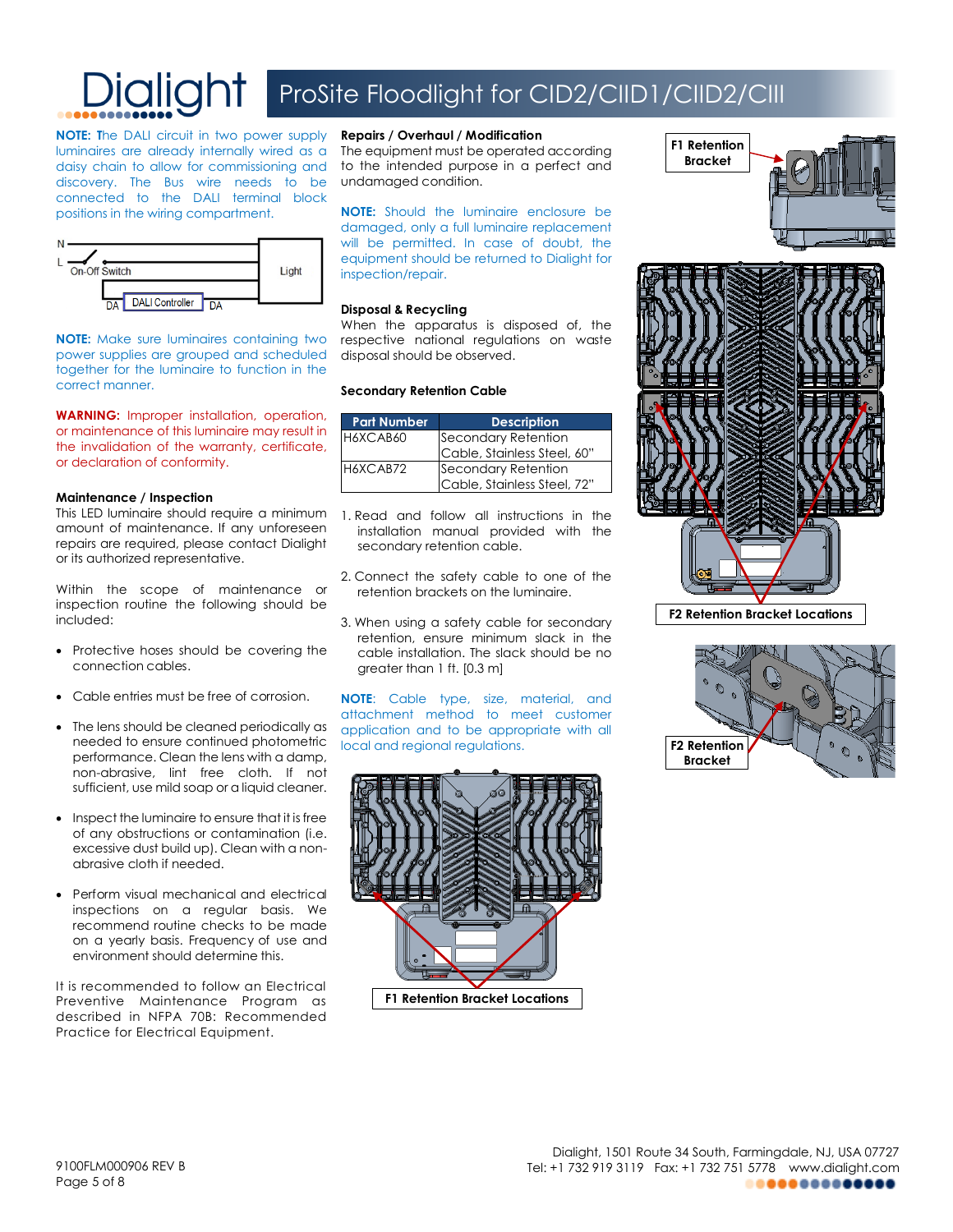

**Technical Diagrams** Dimensions: in [mm]

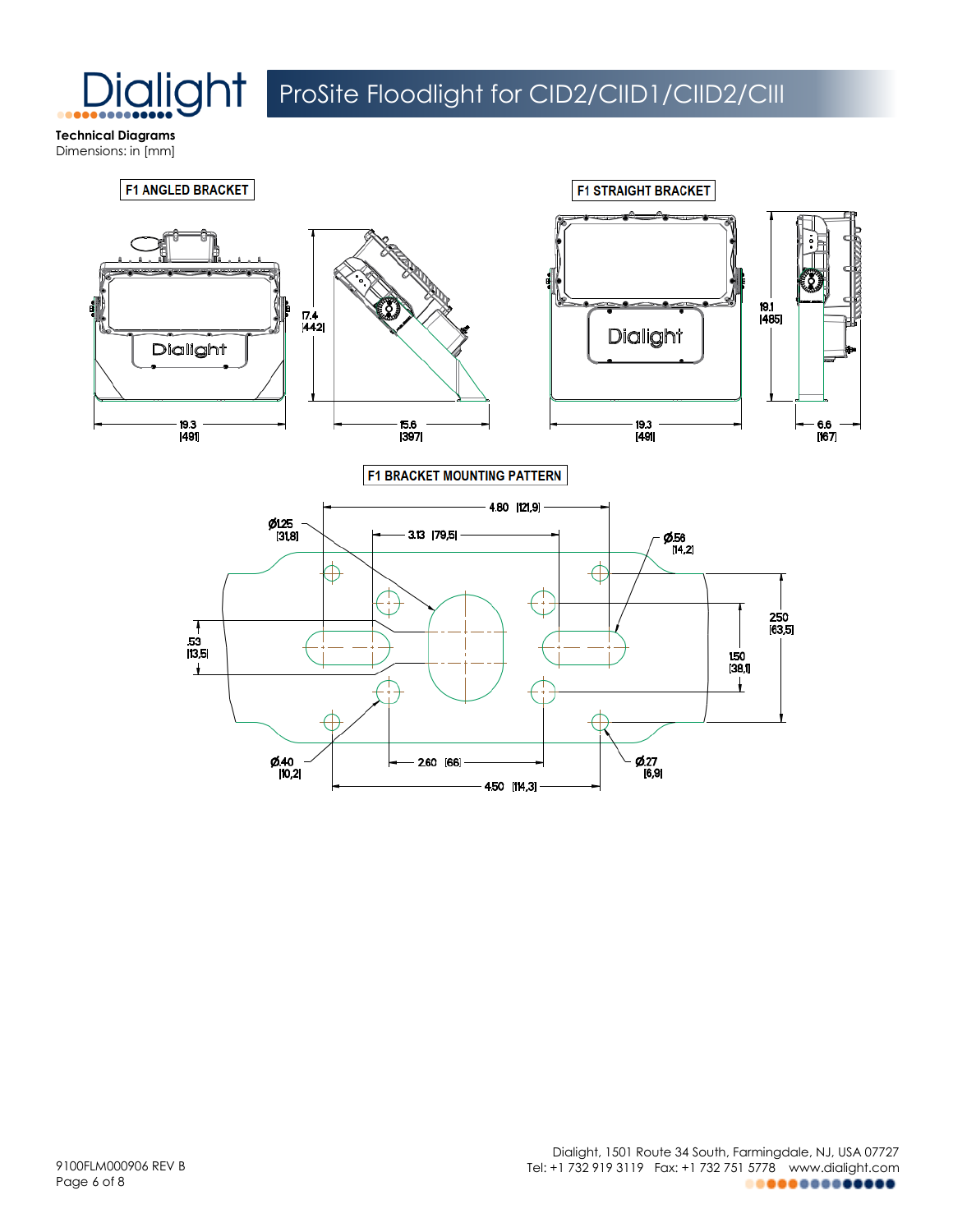



**Disclaimer**: The information above represents a general version of the luminaire and is subject to change based on particular variations.